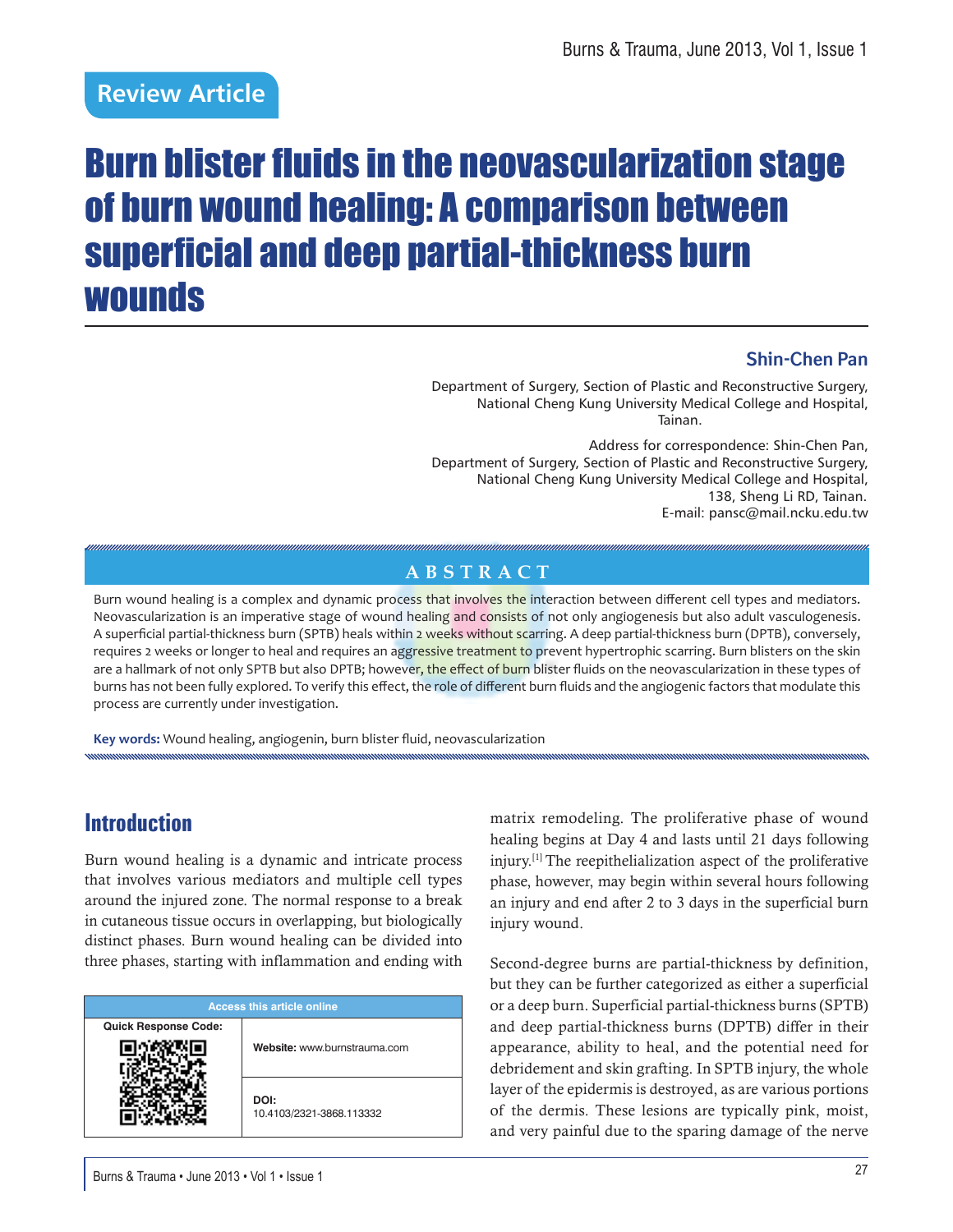endings in the mid-dermis. In addition, skin blisters are often present at the injured area. Healing occurs rapidly following SPTB injury, whereby the wound quickly becomes completely reepithelialized by the migration of epithelial cells from the deeper portion of the hair follicles, as well as from the sweat and sebaceous glands to the wound site.[2] These burns generally heal within 2 weeks, and relatively little scarring occurs; however, the injured skin may result in a color change due to hyperpigmentation. This is especially known to occur in people of Asian descent. This type of injury usually has a zone of stasis and may convert to a much deeper wound, however, if the treatment is inappropriate. Unless complications occur, the optimal treatment for these wounds is to support them with regular dressing changes. In contrast to SPTB wounds, DPTB wounds involve an injury to the full thickness of the epidermis and the reticular portion of the dermis. These burns are typically dry and mottled pink or white in appearance. In addition, the heat from the burn kills the nerve endings, thus making the wound relatively insensate. Skin blisters are still present, however, making it difficult to determine the burn depth of the wound. It is therefore often difficult to distinguish between SPTB and DPTB wounds. Due to the destruction of the epithelial cells in the skin appendages, reepithelialization in these wounds is greatly retarded. Even if no infection occurs following injury, DPTB wounds still need longer than 3 weeks to heal. Due to prolongation in the inflammatory and proliferative phases, wound closure is delayed, which leads to skin scarring and contracture. Therefore, if the wound is not healed in 3 weeks, wound debridement and grafting is necessary.

## **Burn blisters**

Blistering may occur as a secondary event associated with a burn injury and they are found in both SPTB and DPTB wounds. Burn blisters, which are formed as a result of inflammatory changes in the early burn injury, are a physiological response that increases capillary permeability to allow for edema formation between the epidermis and the dermis.[3] The *in vivo* and *in vitro* studies that have been published regarding blister management vary in their results. These studies have shown that blisters have a stimulatory effect on wound healing due to the presence of various growth factors, while also facilitating fibroblast growth. In addition, these studies have demonstrated the detrimental aspects of blister debridement, whereby removing blisters causes a loss of the antioxidative burn blister fluid while also decreasing the circulation in an already compromised wound. Although neovascularization plays a crucial role in burn wound healing, the effect of burn blister fluids on neovascularization has not been fully explored. Burn blisters contain many growth factors, and therefore may be responsible for the neovascularization of burn wound healing.[4]

### **Neovascularization in wound healing**

Neovascularization includes angiogenesis and vasculogenesis. Endothelial cells are a critical component of neovascularization and form new blood vessels through both the angiogenesis and vasculogenesis processes. Angiogenesis is the process of forming new blood vessels from pre-existing ones. The differentiation of mesodermal cells into angioblasts, cells that subsequently differentiate into endothelial cells, is believed to exclusively occur during embryonic development. This process is also called vasculogenesis. New blood vessel growth (neovascularization), however, is a process currently being re-evaluated in light of recent advances in progenitor cell biology. This concept was overturned by Asahara and colleagues, who published that purified CD34+ hematopoietic progenitor cells can differentiate into endothelial cells *ex vivo*. [5] These cells have been termed "endothelial progenitor cells" (EPCs) and express various endothelial cell markers. They have also been shown to incorporate into neovessels at sites of ischemia. In 1998, Shi and colleagues discovered the existence of "circulating bone marrow-derived endothelial progenitor cells" (CEPCs) in human blood.<sup>[6]</sup> Progenitor cells have been identified in the adult bone marrow and possess the ability to replace resident cells throughout the human body.[7] Although it is currently not possible to use stem cell transplantation to treat poorly healed human wounds, there are essentially three potential therapeutic strategies for the use of endothelial precursors in wound healing and tissue repair.[8] First, they may be used as a diagnostic tool to predict the risk of a tissue injury.[9] Second, endothelial precursors may be mobilized from the bone marrow into circulation using commercialized and secure growth factors, and these cells may then provide a source of vascular progenitors to help facilitate neovascularization. This has obvious therapeutic potential in instances where skin wound healing is delayed. These cells may be expanded *ex vivo* and subsequently transplanted to enhance neovascularization in humans, though their cell density occupies less than 0.5% of all circulating cells. The third strategy that may enhance the ability of endothelial precursor cells to aid in vascular repair is to manipulate these precursor cells *in vivo*.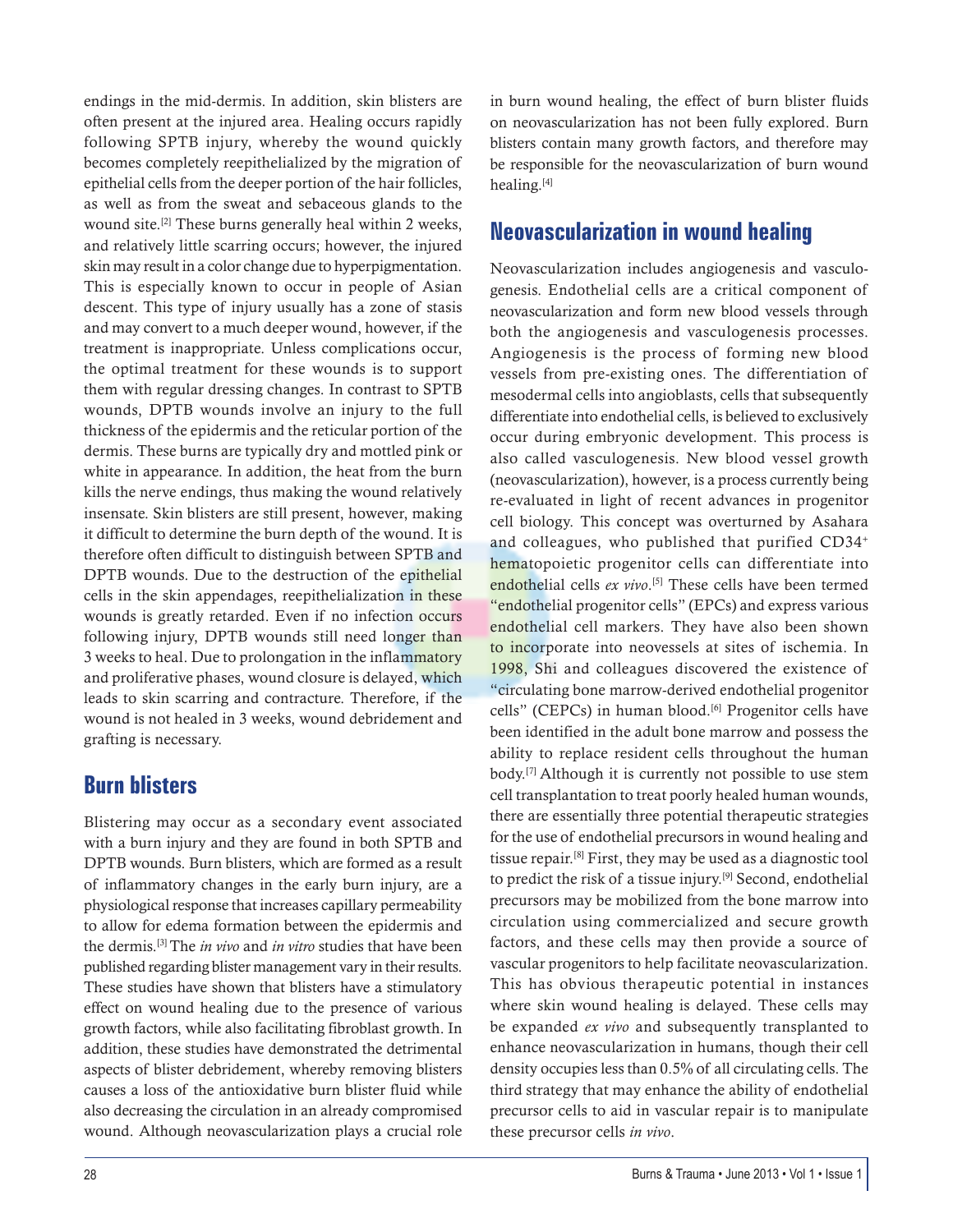### **The role of burn blister fluids in burn wound neovascularization**

Earlier studies that evaluated burn blister fluid emphasized keratinocyte and fibroblast proliferation.<sup>[10,11]</sup> Circulating blood cells that were observed in burn blisters, however, led us to study the role of blister fluid in the recruitment and activation of blood cells.<sup>[12]</sup> We harvested human burn fluids to study differential neovascularization from different types of burn wounds. The neovasculogenic effects of two different burn fluids were compared, and we found that burn blister fluids, especially DPTB blister fluid, presented conditions favoring the growth of endothelial cells as well as the mobilization and differentiation of circulating blood cells. Consistent with the clinical observations from our patients, it was further determined that DPTB blister fluid had an increased ability to stimulate neovascularization.[13] Superficial burn wounds generally heal with a rapid reepithelialization. Keratinocytes begin to proliferate from wound edge or hair follicle several hours after injury without much cellular migration from the new stroma.[1] Unlike superficial wounds, the formation of numerous new capillaries, either from angiogenesis or vasculogenesis, is necessary to sustain the deep wound space. Like angiogenesis, vasculogenesis is a multistep process that includes the chemoattraction, adhesion, and migration of endothelial progenitor cells to the site of injury, as well as the differentiation of endothelial progenitor cells into endothelial cells.<sup>[14]</sup> Our observations demonstrate that burn blister fluids provide a favorable environment for neovascularization in the early stage of the wound healing process.[13]

## **Factors modulating the angiogenic activity of burn blister fluids**

The study of cytokines involved in the wound environment is of great interest in wound-healing research. In one study that analyzed the content of wound fluids, several proteins in burn blister fluids were implicated to be involved in the wound healing process. CXCL12 was reported to have a function in the maintenance of skin integrity during an early burn injury.[15] In addition, epidermal growth factor (EGF) from burn blister fluid was identified to have a role in keratinocyte proliferation.<sup>[10,16]</sup> IL-8 from burn blister fluid was also demonstrated to have the capacity to stimulate reepithelialization.<sup>[17]</sup> Furthermore, fibroblast growth factor 2 (FGF2), a potent angiogenic factor, was found to evoke a positive corneal angiogenic response not only in surgical wound fluids but also in skin graft and burn wound fluids.<sup>[18]</sup> Based on these previous findings, we are interested in studying the angiogenic contents of the different types of burn blister fluids. We will study the burn fluid contents using both human angiogenesis cytokine arrays and the Enzymelinked immunosorbent assay (ELISA) method. Several angiogenic factors, including angiogenin, EGF, epithelial cell-derived neutrophil-activating protein-78 (ENA-78), and IL-8, have been detected in both types of burn fluids. Among them, angiogenin is most represented in blister fluids, at a concentration range of 36-574 ng per ml. Moreover, angiogenin is the only protein that displayed a significant increase in DPTB blister fluid compared with SPTB blister fluid.[19]

## **The role of angiogenin in burn wound healing**

Angiogenin, first discovered from the cell culture medium of colon cancer cells,[20] is a potent inducer of the angiogenic process. The surrounding tissues are known to release angiogenin when blood vessels are damaged. Angiogenin drives endothelial cells toward a stimulus to initiate the complex process of angiogenesis.[21] Angiogenesis is often induced in inflammatory joint diseases, whereby the level of angiogenin in the synovial fluid of patients with acute synovitis (104 ng/ml) has been shown to be significantly higher than in those patients with osteoarthritis (20 ng/ml).<sup>[22]</sup> The abundant expression of angiogenin in burn blister fluids indicates an association between an increased release of angiogenin with the need for neovascularization in acute burn injuries.[19]

Burn wounds remain in a dynamic state for up to 3 days after injury.[23] Because SPTB wounds usually heal within days, the return of angiogenin to low levels in SPTB wounds caused by the acceleration of tissue regeneration is consistent with an earlier study in which angiogenin levels returned to baseline 3 days after injury when no further stimulation occurred.<sup>[24]</sup> In contrast, a continuously high level of angiogenin expression in DPTB fluids, even at 4 days post injury, is consistent with the high demand for neovascularization in DPTB compared with SPTB wounds.[19] Therefore, differential angiogenin expression between SPTB and DPTB wound fluids implies the different healing processes of these wounds.<sup>[19]</sup>

High serum or tissue angiogenin levels are closely related to neovascularization in various tumors.[25,26] Angiogenin was also found to contribute to the angiogenic component of tissue healing.[27] Neovascularization is a vital and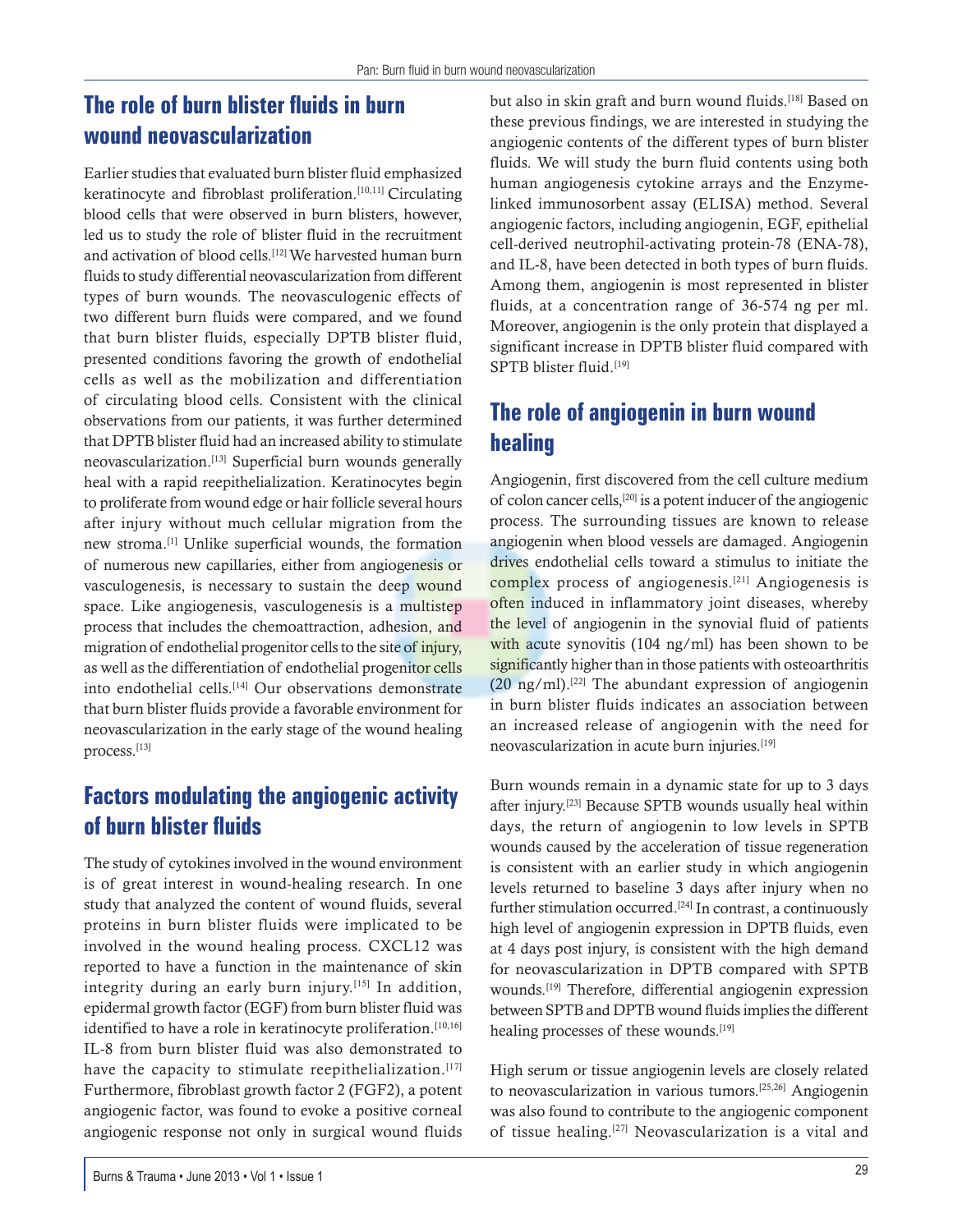fundamental requirement for burn wound healing. The observation of the increased expression of angiogenin, in relation to the development of the new vasculature in burn wounds, further supports a role for angiogenin as a burn wound neovascularization biomarker to help distinguish between SPTB and DPTB wounds.[19]

#### **Burn wound assessment**

The early assessment of burn depth is important for burn wound management. There are many methods for assessing wound depth, including biopsy, thermography, vital dye injection, laser Doppler techniques, and bedside clinical judgment.<sup>[28]</sup> Clinical observations remain the standard for estimating clinical outcomes;[29] however, the clinical assessment of second-degree burn wounds with intact blisters has always been difficult, even for experienced surgeons. Measuring tissue perfusion in injured wounds appears to be the best approach to assess the extent of tissue damage, although laser Doppler perfusion imaging can evaluate the blood flow of burn wounds.[30] The perfusion data, however, do not always reflect burn depth and often create confusion when assessing wounds with intact blisters. The importance of using laser Doppler imaging and vimentin immunostaining was also demonstrated recently and is now considered one of the most accurate methods for the determination of burn depth.[31] In the early stage of burn wound healing, a low perfusion status of deep burn wounds induces neovascularization via hypoxia to meet the demands for regeneration. Because the angiogenic responses of SPTB and DPTB blister fluids are significantly different,<sup>[13,19]</sup> the measurement of the angiogenic contents, such as angiogenin, in burn blister fluids is a potential tool for surveying the burn wound status.

## **Angiogenin in burn scar formation**

DPTB wounds usually result in hypertrophic scarring. A delay in wound healing is one possible mechanism for scar formation in DPTB wounds. Understanding the role of the cytokines involved in scar formation is particularly important for scar treatment. Altered cytokine, chemokine or growth factor secretion profiles have been detected during pathologic tissue remodeling and keloid formation.<sup>[32]</sup> Angiogenin is one of these altered factors, suggesting the involvement of angiogenin as a pro-angiogenic factor in keloid formation. Hence, angiogenin neutralization at specific time points may reduce the angiogenesis of scar tissue and may therefore be useful as a potential target for scar management.

#### **Conclusion**

The effect of burn blister fluid remains controversial. Arguments for the preservation of intact blisters center on the idea of cell proliferation, whereas the debridement of blisters has been advocated because of the perceived decreases in the oxidative damage of burned skin and wound infections that are potentially induced from chemical mediators within the burn blister. The early injury environment is robustly angiogenic, providing an early stimulus for the requisite capillary growth to support tissue repair. Thus, the fluid that accumulates at wound sites is an important reservoir of angiogenic factors that promote the neovascularization phase of the wound healing response.

In this review, we have compiled evidence for the role of burn blister fluids in neovascularization during burn wound healing. Burn blister fluids exhibit their neovasculogenic ability through not only angiogenesis but also vasculogenesis. The evidence for the angiogenic features of burn blister fluids, which may play a positive role in burn wound healing, leads us to suggest that burn blisters should remain as intact as possible. The finding that angiogenin is produced in the second-degree burn wound fluid adds this molecule to the growing list of cytokines and growth factors that may play an important role in the neovascularization of the wound healing process. Angiogenin influences the endothelial cell proliferation and differentiation of the circulating angiogenic cells and triggers *in vivo* neovascularization. Here, we provide a model to delineate how angiogenin is implicated in the differential burn wound neovascularization [Figure 1].



**Figure 1:** Summary of differential neovascularization between superficial and deep partial burn wounds.